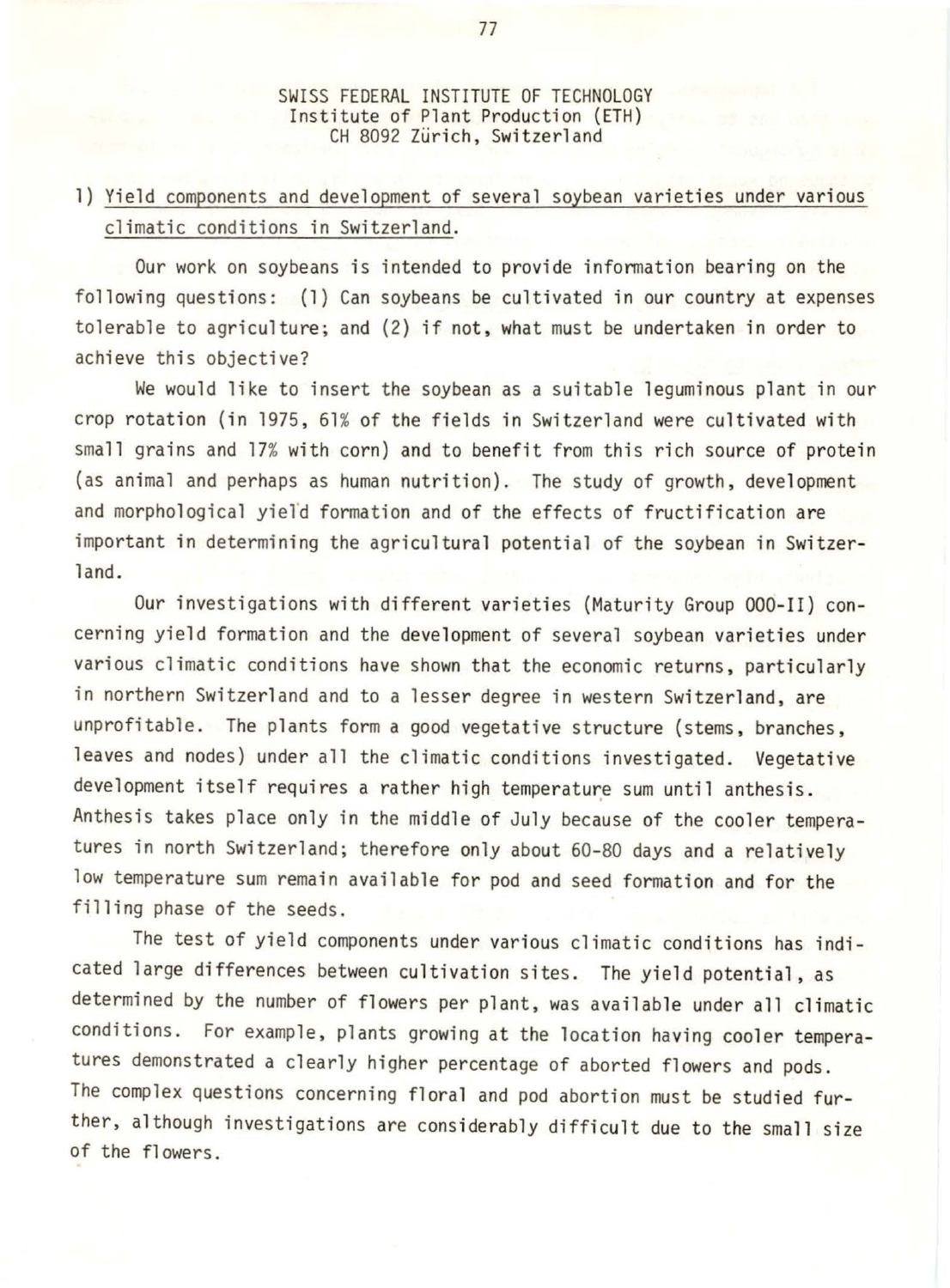The improvement of yield components of the soybean is desirable. Our intention was to analyze the most important yield components for use in a possible subsequent breeding program. Our results have indicated that an increase in thousand seeds weight leads to an increase in yield, while the other components are presumed to remain constant. Next to thousand seeds weight, which is relatively strongly influenced by genetics, early maturity must certainly be taken into consideration. The following factors must be studied within the scope of a breeding program: inheritance of yield components and particularly inheritance of the thousand seeds weight, as well as inheritance of days to anthesis and to maturity.

The varieties 'Fiskeby v• (Sweden, Maturity Group 000) and 0-52-903 (Ottawa Research Station, Maturity Group 000) reached full maturity under all the climatic conditions studied. Both varieties, however, showed a small economic yield. On the other hand, other varieties (e.g., 'Dunn' and 'Anoka', both from the U.S. and of Maturity Group I) indicated a high yield potential (higher number of pods per plant combined with a large number of seeds and a relatively high thousand seeds weight), under optimum growth conditions. The prerequisites for the cultivation of soybean under our climatic conditions do exist, inasmuch as it will be possible by means of actual breeding, to optimally combine the breeding objectives of early maturity, yield ability and reliability of yield. What despends the series in the basic series in a

The field trial experiments and especially those in the plant growth chambers, have indicated the great importance of cold tolerance of the soybean in Switzerland. A more or less strong decrease in temperature must be suspected each year under our climatic conditions. This decrease in temperature can have a very negative influence on yield formation and particularly upon the number of pods and seeds per plant. Such cold-tolerant forms are known and will be collected and tested. At the present time such cold-tolerant varieties are also being investigated in Switzerland from the standpoint of yield formation and development. With cold tolerant varieties it should become possible to sow at an earlier date and by this way gain an additional temperature sum for the reproductive development. On which she had addeniant had

abod bas avewolf bedyods to spsinepyed nedpid with E. R. Keller woman A. Soldati E. Piattini

78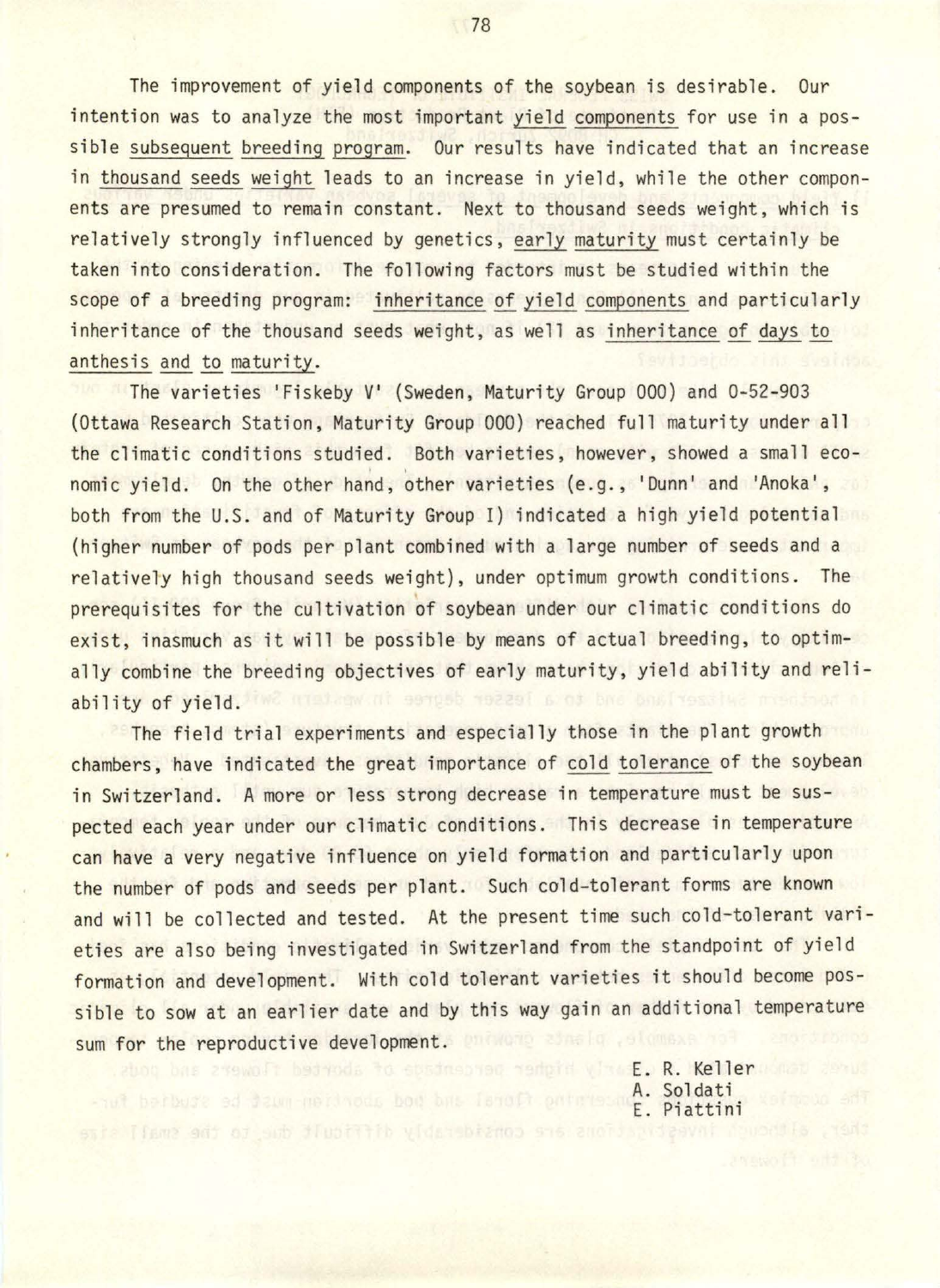## 2) Study on the technique of crossing as well as on the genetic behavior of quantitative characters of soybeans.

During three years (1972 to 1974), studies were conducted on the technique of crossing as well as on the genetic behavior of quantitative characteristics of soybeans [Glycine max (L.) Merr.] by means of crossing varieties. In growth chambers, greenhouses and in the open field, 3,282 crosses were made. The rate of successful crosses was 17.9%, 14.5% and 6.2%, respectively, for the different years.

During the year 1972, different methods for the crossing were tested, with the following results:

- 9.2% Castration with immediate pollination with fresh pollen
- 0. 0% Castration with immediate pollination with pollen from exsiccator
- 3. 0% Castration, pollination one day later with pollen from exsiccator
- 4.4% Castration, pollination one day later with fresh pollen
- 2.0% Castration, pollination one day later with pollen not stored in exsiccator

The method first mentioned was the most effective one. The storage of pollen in the exsiccator reduced its viability. The environmental conditions greatly influenced the rate of success of the crosses. In the open field this rate fluctuated during the day as well as from day to day. The most successful period was from 0700 to 1000 and 1700 to 1900. In order to obtain more knowledge of the best environmental conditions, crosses were made in growth chambers at different temperatures (17°C, 22°C, 27°C, 32°C during the day, 12°C, 17°C, 22°C, 27°C during the night). The best result (36.3% successful crosses) was obtained with the combination of 27°C/22°C. The success of crossing was also greatly influenced by the relative humidity (70-80% is necessary); the basis of the success , however, is a careful selection of the pollen.

During the three-year period the following crosses between varieties were made:

- $-$  'Magna' x 'Merit', 0-52-903 x 'Dunn', Magna x 'Gieso' with the aim of increasing weight of 1000 seeds.
- $-$  0-52-903 x 'Anoka' with the aim of improving earliness.
- 'Fiskeby' x Anoka and Fiskeby x Dunn with the aim of reaching maturity very early.